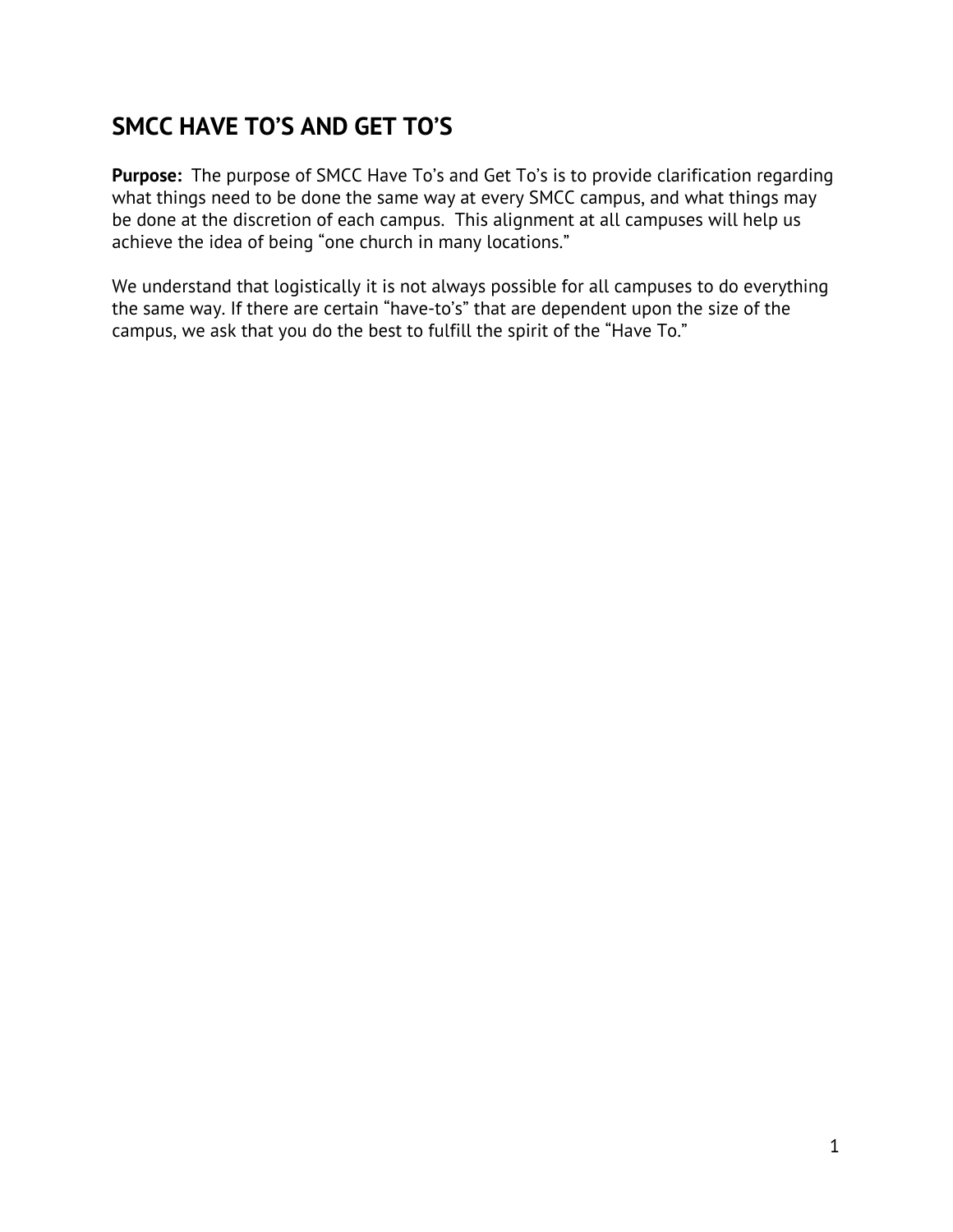## **SMCC HAVE TO'S AND GET TO'S Weekend Speakers**

#### **HAVE TO'S**

- 1. All speakers must abide by **SMCC Best Practices for Weekend [Speakers.](https://drive.google.com/open?id=11niNMkN0V858z_8DFmGFniXK4HwGEAOU)**
- 2. Sermon Series must be the same across campuses unless approved otherwise by Lead Pastor. All sermons except Stand Alone Messages will contain at least 70% of the content agreed upon at the Sermon Prep meetings.
- 3. Sermons will not be longer than 35 minutes.

- 1. Speakers may adjust their sermon, including ProPresenter and Bulletin Notes, without altering the essence of the content of what has been agreed upon.
- 2. Speakers may use a T.V. on stage, a writing pad, or any other prop that will help them communicate their messages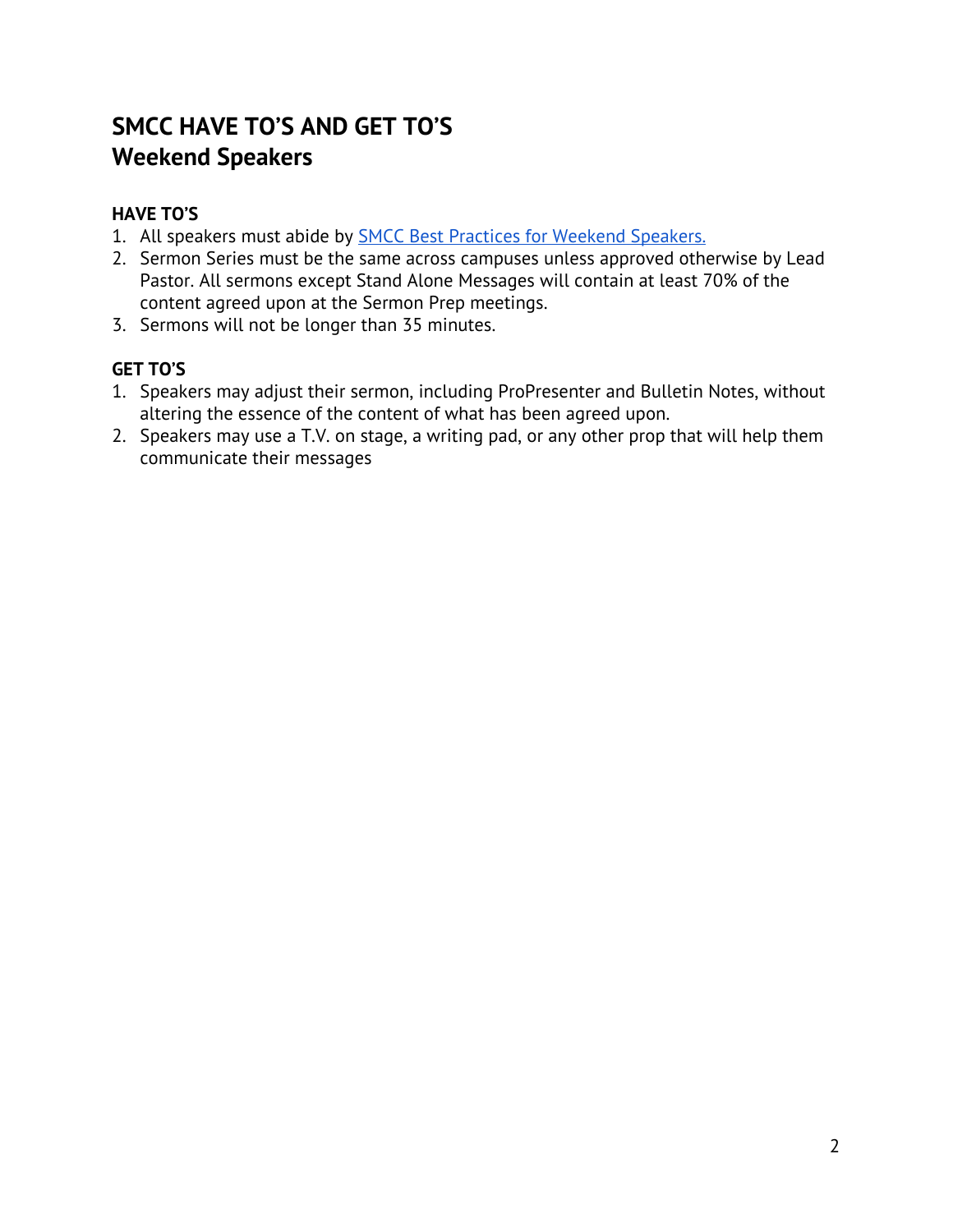## **SMCC HAVE TO'S AND GET TO'S Worship**

### **HAVE TO'S**

- 1. All speakers must abide by SMCC Best Practices for [Weekend](https://drive.google.com/open?id=11niNMkN0V858z_8DFmGFniXK4HwGEAOU) Speakers.
- 2. Agree to and abide b[y](https://drive.google.com/open?id=11niNMkN0V858z_8DFmGFniXK4HwGEAOU) Worship Team Best [Practices](https://drive.google.com/open?id=11niNMkN0V858z_8DFmGFniXK4HwGEAOU) and the [Worship](https://drive.google.com/file/d/1Qh12uqWZSKFI9tW_TEA8pUunZM9a96cI/view?usp=sharing) Ministry [Orientation](https://drive.google.com/file/d/1Qh12uqWZSKFI9tW_TEA8pUunZM9a96cI/view?usp=sharing) Document.
- 3. All musicians are required to attend all rehearsals, unless ample notice is given to worship leader.
- 4. The setlist is decided upon by CST (the Teaching Pastor and Worship Directors)and is planned out at least 4 weeks in advance.
- 5. Any song or service changes must be emailed to the team immediately.
- 6. Unless there is an exceptional reason to vary from this norm...The Normal Song order is:
	- a. 2 songs (gathering songs=up tempo="I'm glad I came today"). Then Highlights and welcome.
	- b. #3 contemplative
	- c. #4 Anthem type = Big Powerful Prepare people to hear the message and set up the speaker for a win). Then the message.
	- d. #5 Closing song (Hopeful and "happy I came").
- 7. If it is not practiced in run-through it is not incorporated into the service.

- 1. The preference is that the worship leader dismiss those in attendance then continue to play without vocals for 3-5 more minutes. Each Campus may direct from this norm for the purpose of Baptisms, Parent-child dedications, video sermons, business meeting, etc.
- 2. Band configuration may vary from campus to campus at Worship Leader's discretion.
- 3. Each campus may choose a special "performed" song which pertains to the day's service or message series.
- 4. The number of songs incorporated in each Sunday service is normally 4-5.
- 5. The slight alteration of SMCC's approach to "sound" (as in pop/modern/christian contemporary for the international campus in order to be culturally appropriate is allowed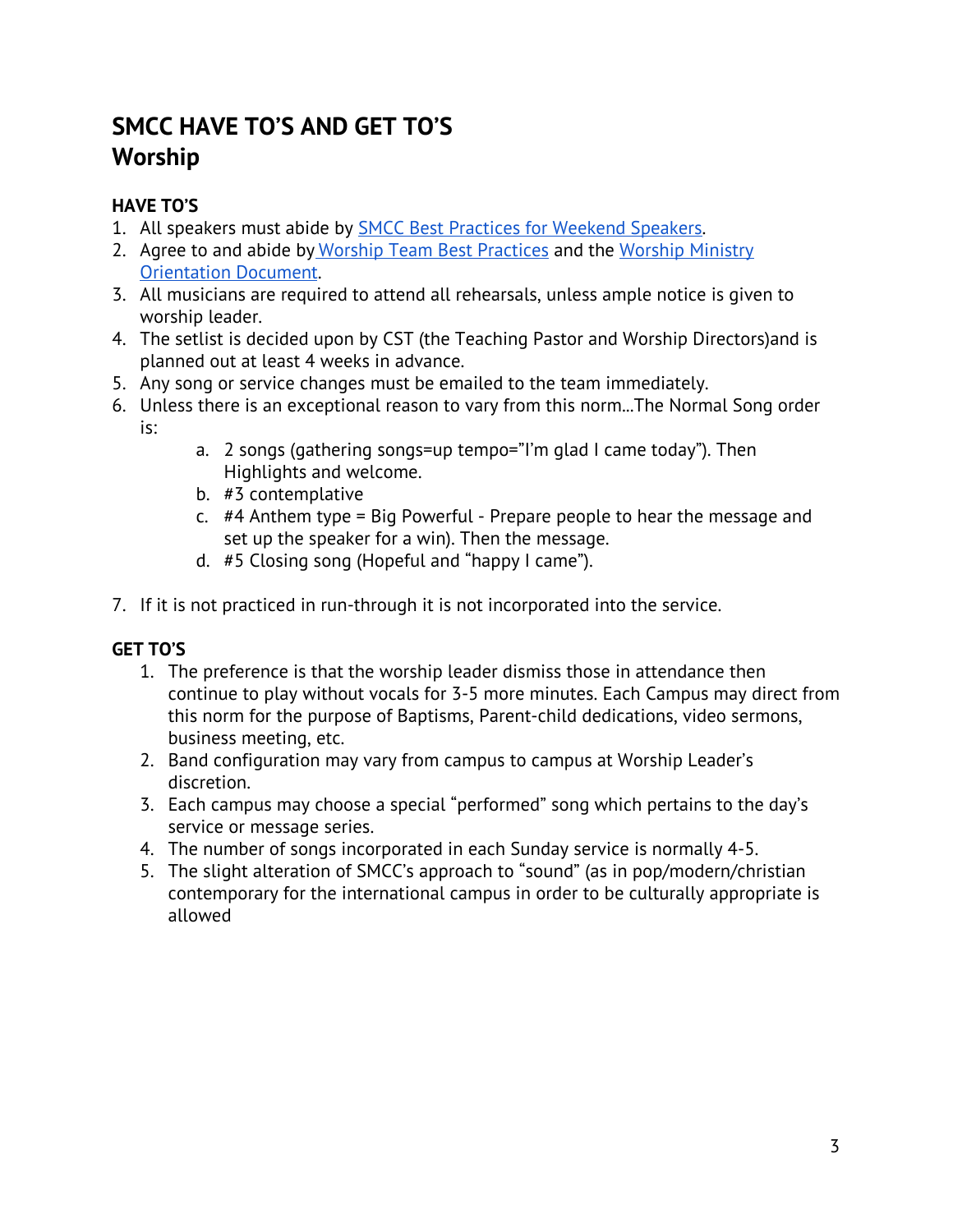## **SMCC HAVE TO'S AND GET TO'S Production**

#### **HAVE TO'S**

- 1. Campuses must conduct a pre-service production planning meeting.
- 2. Planning Center Online (PCO) production sheets are provided to everyone in pre-service meeting.
- 3. Everyone on AV team (sounds, light, media) is required to attend Sunday morning dress rehearsal.
- 4. Light colors and slide colors must coordinate.
- 5. Campuses will use props/stage design/stories/videos whenever provided by Campus Support Team (CST) in conjunction with a series.
- 6. Campuses will have stage design changes at least 2 times annually (Vision, Easter, Christmas). 3 annual stage design changes is optimal.

- 1. NIV 84 (classic) version of the Bible for slides/prompts is preferred, though not required.
- 2. Campuses may collaborate and share stage designs and / or resources.
- 3. Any videos from outside sources may be used.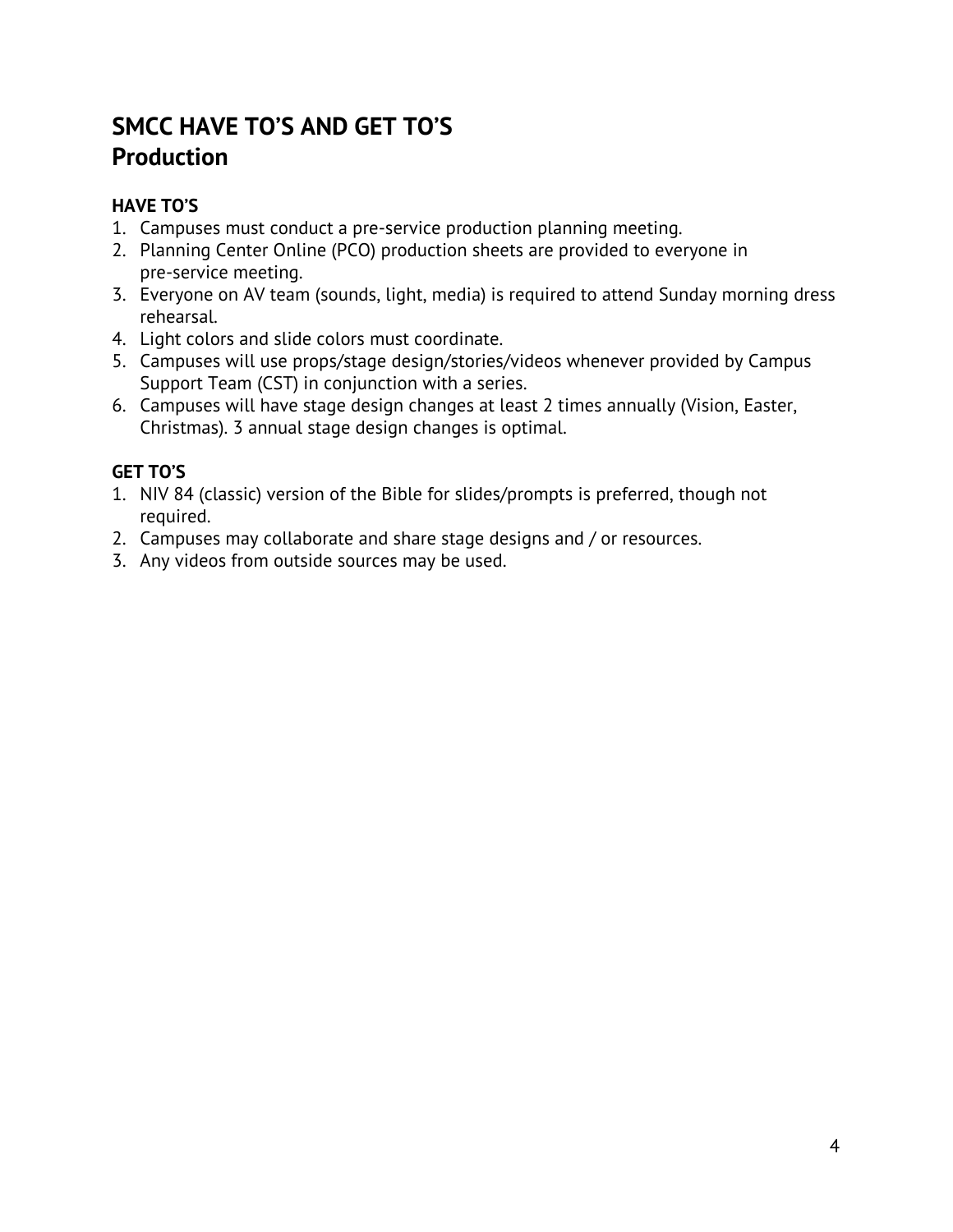## **SMCC HAVE TO'S AND GET TO'S Host**

#### **HAVE TO'S**

- 1. Hosts must agree to and abide by **SMCC Host Best Practices**.
- 2. Highlights must be given each week.
- 3. All highlights will be practiced prior to Sunday service.
- 4. Highlights always include a reference to Connection Cards & welcome to first-time guests, the fact that SMCC is one church in many locations, explanation of upcoming Next Steps, and the purpose for the event being highlighted, and also giving (online and in person).

- 1. Campus may select whether to have a pre-service host.
- 2. Campuses may use pre-service video hosting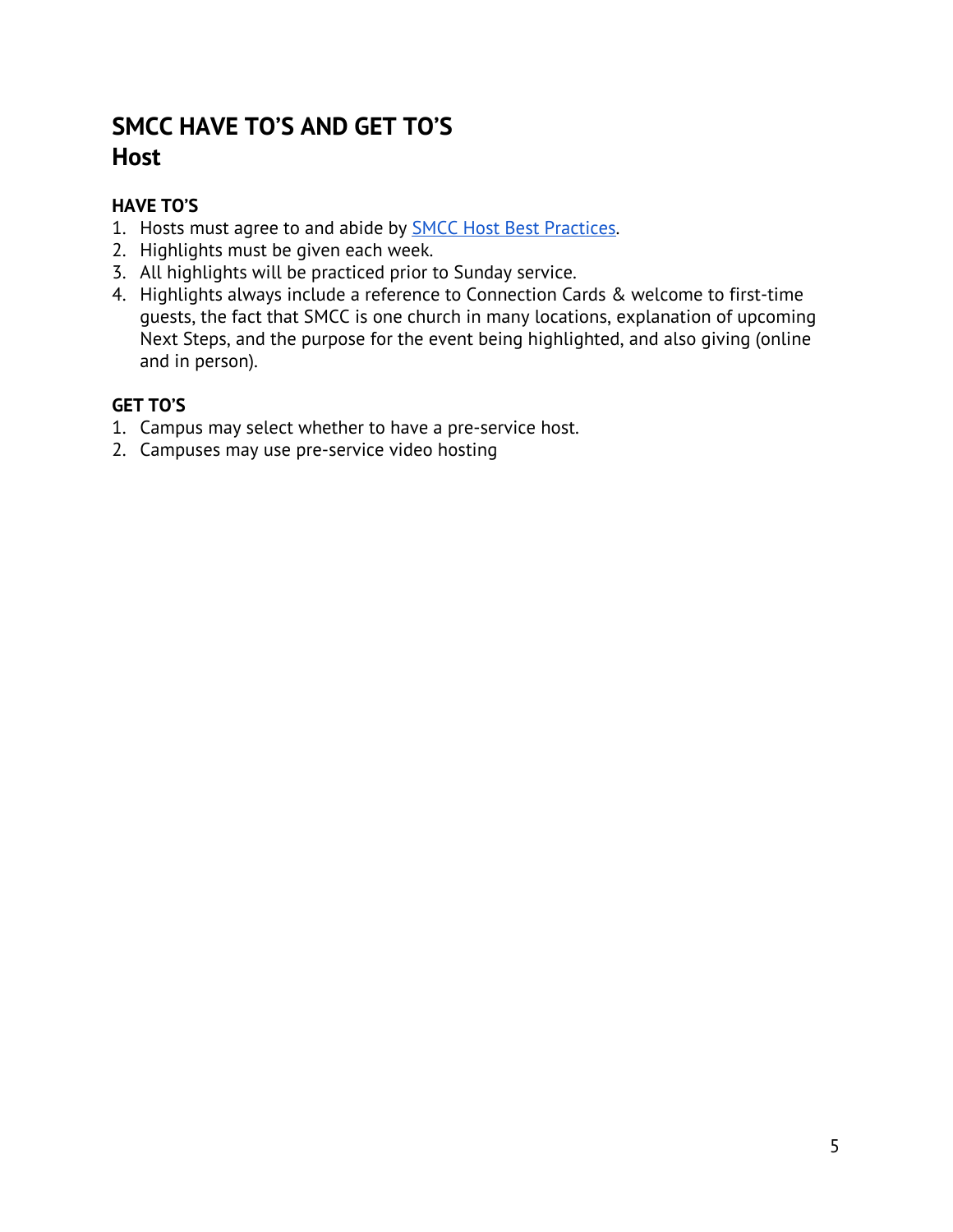## **SMCC HAVE TO'S AND GET TO'S Guest Services**

#### **HAVE TO'S**

- 1. All guest service team members must abide by **SMCC Best [Practices](https://drive.google.com/open?id=11niNMkN0V858z_8DFmGFniXK4HwGEAOU) for Guest Services**.
- 2. All campuses must have the same lanyard design.

#### **GET TO's**

- 1. A campus may choose to have Guest Services in the parking lot
- 2. A campus may choose to have Guest Services help with Baptism and Parent-Child Dedications.
- 3. Safety teams as part of Guest Services is recommended but optional.
- 4. Guest bags can be used but are not required.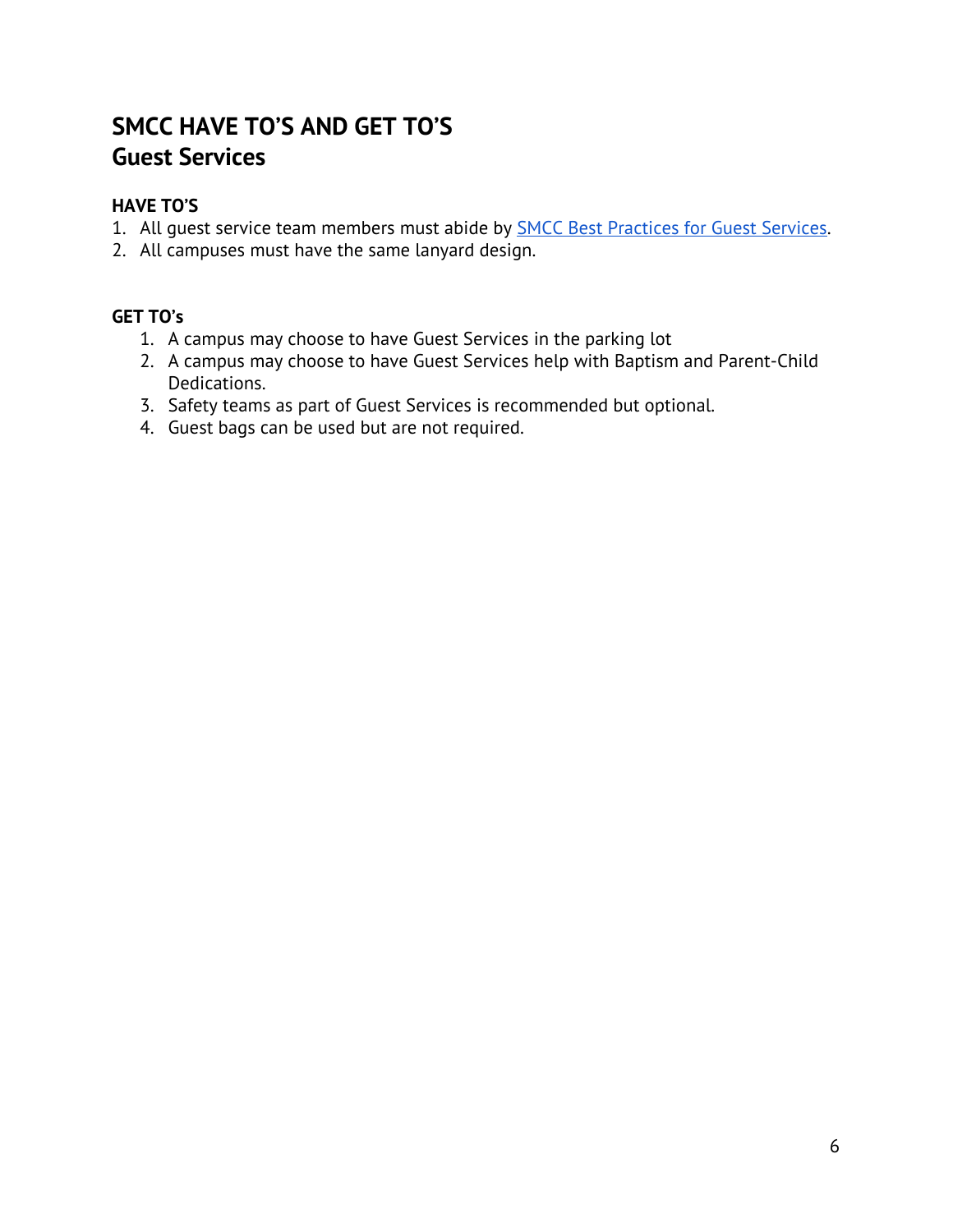## **SMCC HAVE TO'S AND GET TO'S Adult Ministry**

#### **HAVE TO'S**

- 1. All campuses must abide by Best [Practices](https://drive.google.com/open?id=11niNMkN0V858z_8DFmGFniXK4HwGEAOU) for Small Groups.
- 2. There will be a formal event for New Attendees to engage the pastor/staff held on a regular basis. No longer than 3 months should pass between these events.
- 3. What is Christianity is to be provided at every campus.
- 4. Turning Point classes are to be provided as soon as the campus is able. Until they are able to do so, another campus' class should be promoted.
- 5. All campuses use the same [Assimilation](https://drive.google.com/a/smccutah.org/file/d/1wRbH8HAxLlDMWbw4I3AdozFSPegA8Nh-/view?usp=sharing) Process.
- 6. Any print material promoting next steps should be the same at all campuses.
- 7. The Baptism Questions and agreements are the same across all campuses (located in [registrations](https://smccevents.churchcenter.com/registrations/events/category/2593)).
- 8. The [Leadership](https://drive.google.com/a/smccutah.org/file/d/1I3YvacmNDS4DvOcj2uLubqKVuMUqD-mK/view?usp=sharing) Covenant must be signed by group leaders and team leaders at all campuses.
- 9. Copies of all videos are shared with CST so they can be shared on the website.
- 10. All campuses participate in Fall and Winter Small Groups Kickoff.
- 11. All campuses participate in Vision Sunday.
- 12. All campuses will provide, as soon as possible, some type of support groups (e.g., Celebrate Recovery, DivorceCare).
- 13. All campuses will host or participate in annual men's events and women's events in order to spur participation. We value multi-campus retreats over individual campus retreats.
- 14. All campuses offer at least one Leader Training class annually. CST can assist by providing quality training videos.

- 1. Campuses may schedule their own adult ministry calendar when to have leader training, retreats, etc.
- 2. Campuses may decide not to join a particular campus' men's or women's retreats or events. There will be times in which all campus participation is mandatory - except for St. George - whenever travel time makes participation excessively difficult.
- 3. Campuses may decide whether to have a men's breakfast and/or women's one day or poker night or any other event as long as the goal is people taking their next step.
- 4. Campuses may decide whether to have an outdoor baptism.
- 5. Campuses may decide when and how to best conduct baptism orientations.
- 6. What Is Christianity, Meet the Pastor (Pastor's Dessert), or Connect Now events are to be held on a regular basis.
- 7. We record stories by video whenever possible. We invite, not require, that all being baptized video their story.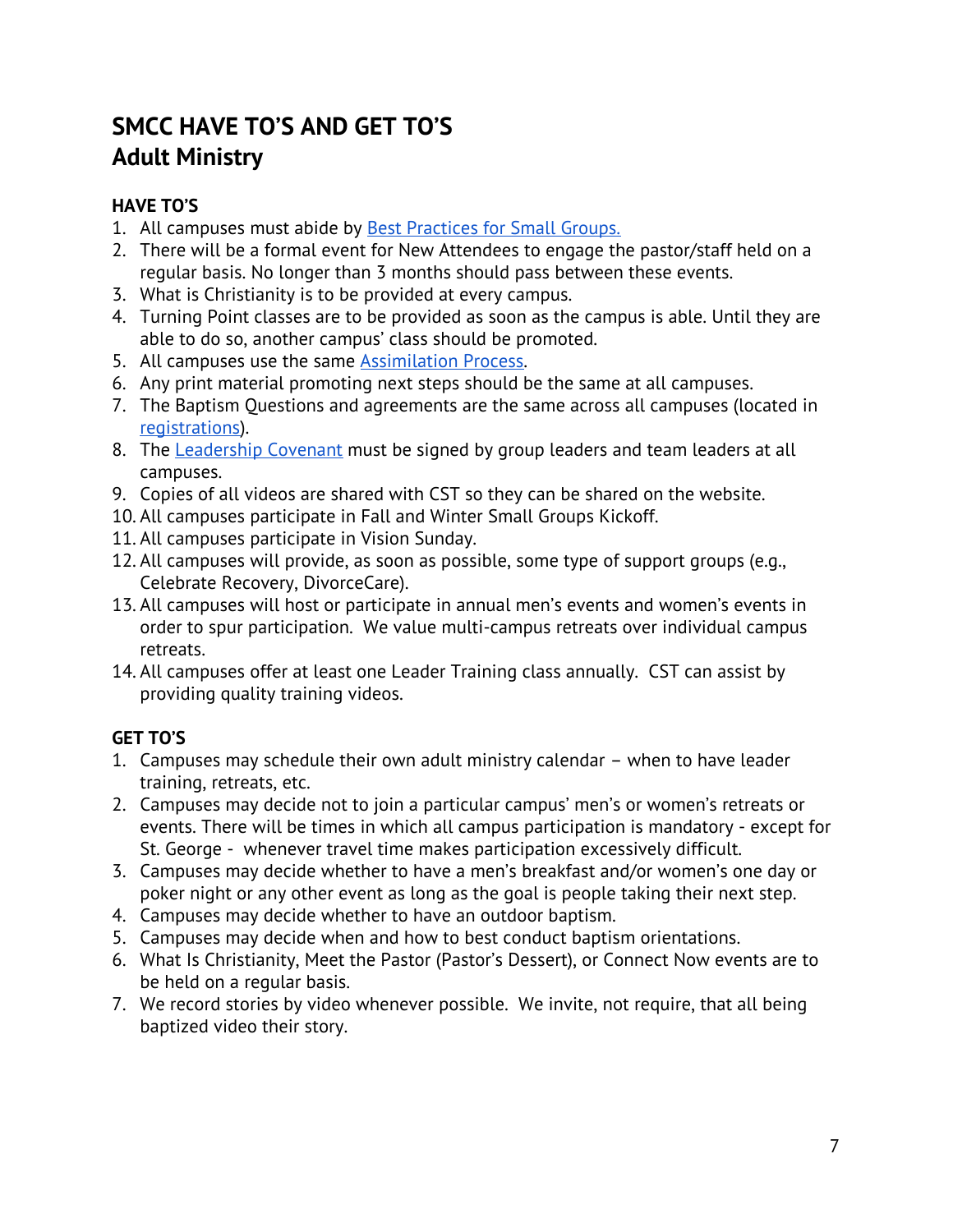## **SMCC HAVE TO'S AND GET TO'S Children's Ministry**

#### **HAVE TO'S**

- 1. All campuses abide by Best Practices for [Children's](https://drive.google.com/open?id=11niNMkN0V858z_8DFmGFniXK4HwGEAOU) Ministry.
- 2. All campuses abide by the **SMCC Kids Best [Practices](https://drive.google.com/file/d/1I-HsREieEZ16pUAaK0roAl2gy_FY5VX9/view?usp=sharing)** on Environments, Curriculum, Safety, and Volunteers.
- 3. All campuses must have a New Family check in area and follow Best Practices
- 4. Children must check in and have a child/parent tag for all events.

- 1. Campuses may choose to attend Fusion camp when offered.
- 2. Campuses may choose what events (such as VBS) to hold and whether to join in with other campuses for events.
- 3. Campuses may choose to do midweek programming.
- 4. Campuses may select their own theming.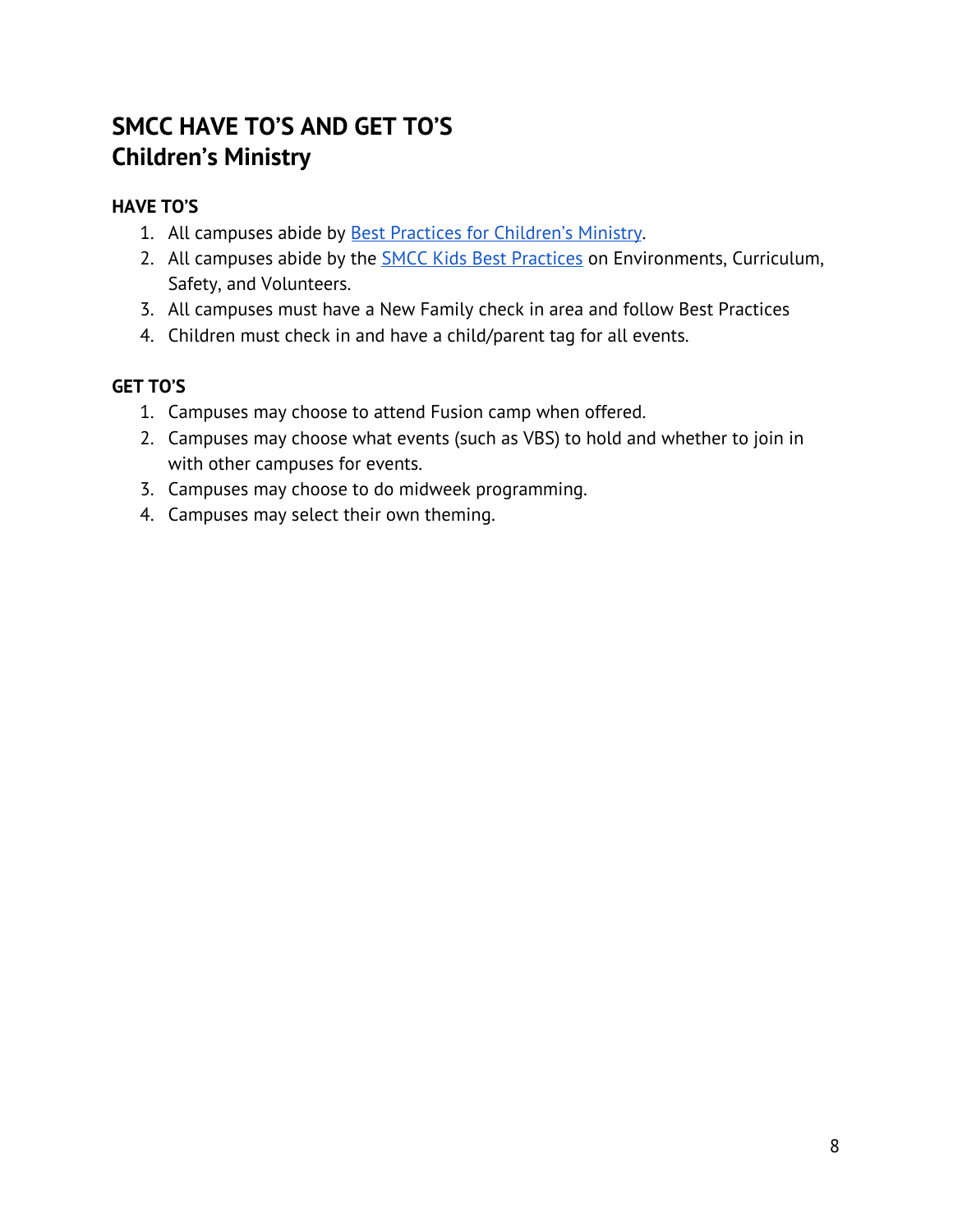## **SMCC HAVE TO'S AND GET TO'S Childcare**

#### **HAVE TO'S**

- 1. All campuses abide by **Best Practices for SMCC [Childcare](https://drive.google.com/file/d/1ZxbLMuMAbGAqwRL35a-dalXFvsEC-Ka8/view?usp=sharing)**.
- 2. Childcare is available for ages birth through  $5<sup>th</sup>$  grade.
- 3. Childcare is free for Next Steps classes and volunteer training events.
- 4. Free Childcare for birth-6 years is available for large events such as Good Friday, Christmas Concerts, etc.
- 5. The same fee and pay scale is used across all campuses (see *[Childcare](https://drive.google.com/a/smccutah.org/file/d/0B1cNe-Sd9O72YlQwVk5oRHdDN1E/view?usp=sharing) Rates*).

#### **GET TO's**

1. Childcare is available for a minimal cost for other classes such as SMCCU and FPU.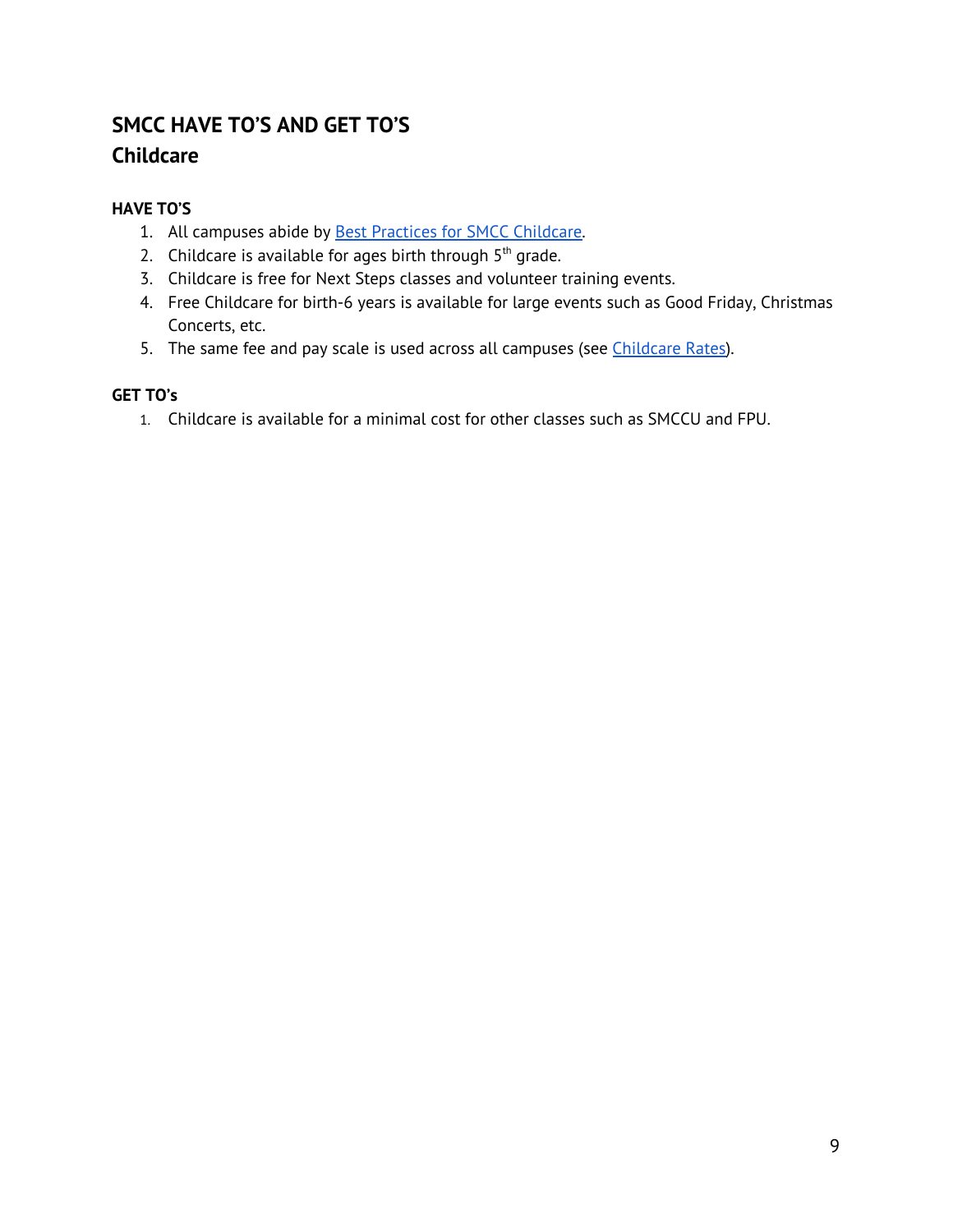## **SMCC HAVE TO'S AND GET TO'S Student Ministry**

#### **HAVE TO'S**

- 1. All campuses must abide by Best [Practices](https://drive.google.com/open?id=11niNMkN0V858z_8DFmGFniXK4HwGEAOU) for Student Ministry.
- 2. All campuses must abide by the SMCC Students Best Practices on *Environments*, *Curriculum*, *Philosophy*, and *Essentials*.
- 3. All campuses will advertise camps & major events so their students may attend. Leaders and Youth Pastors will participate.
- 4. All Student Ministry pastors attend staff retreat.
- 5. All Student Ministries will have quarterly events. Twice annually there will be an "all campus" student ministries event.
	- Unless excessive travel makes this impossible for events 24 hours or less in duration.
- 6. Middle School Ministry (MSM) and High School Ministry (HSM) are separate ministries.

- 1. Midweek curriculum
- 2. Midweek meeting times
- 3. Sunday morning services for HSM
- 4. Non-quarterly events
- 5. Youth Worship Band
- 6. Small Group Locations
- 7. Student leadership
- 8. Training schedule
- 9. Ministry breaks
- 10. Who speaks on sunday morning or mid-week = pastor or volunteer
- 11. Gender and/or age distribution of Small Groups
- 12. Youth Pastor Retreat
- 13. Cost of Camps maybe subject to variation for campuses like St. George who must arrange separate transportation.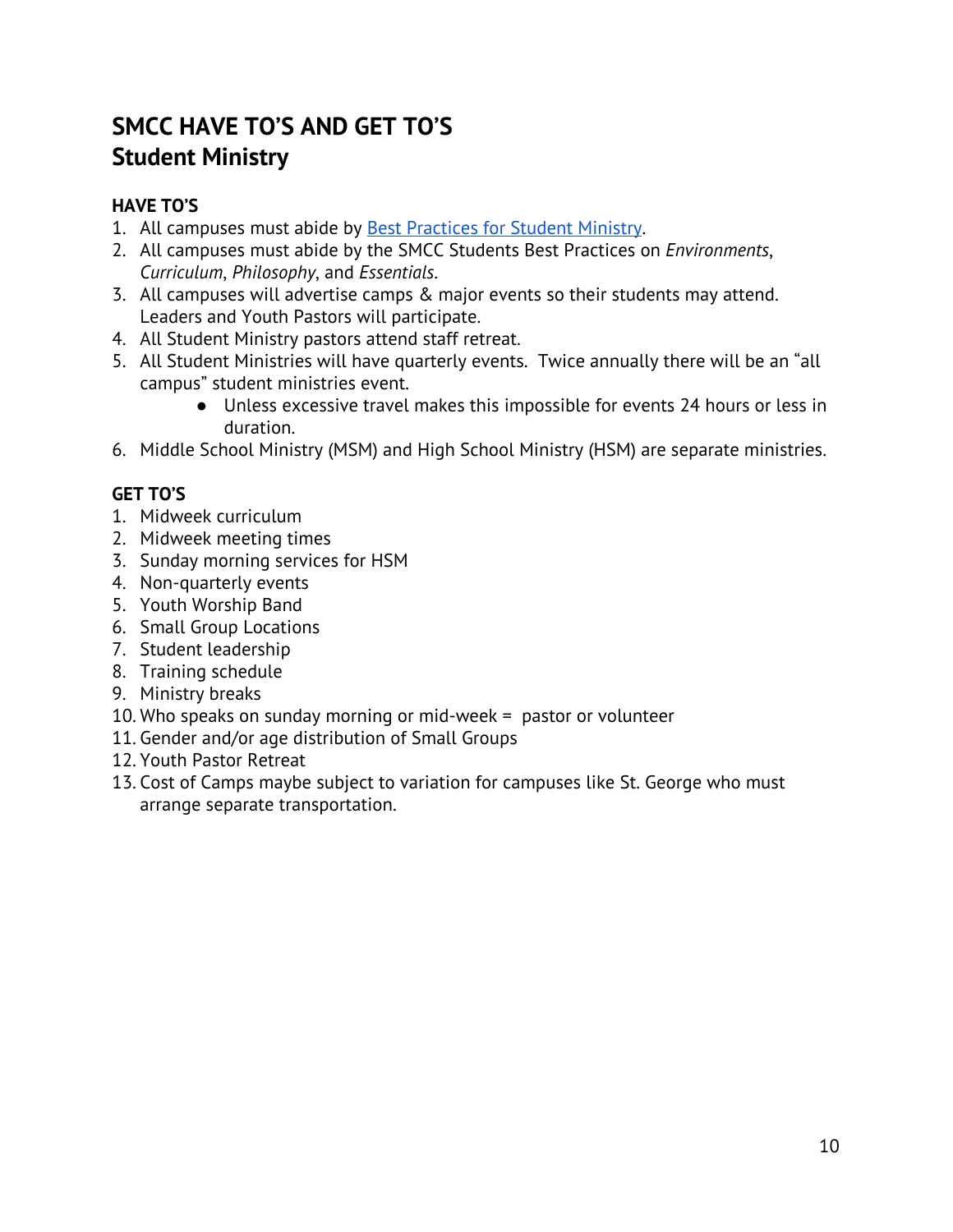# **SMCC HAVE TO'S AND GET TO'S**

## **Communications**

## **HAVE TO'S**

- 1. Communications
	- All emails are answered by the end of the next business day, even if it's simply a confirmation the email was received.
	- All needs, questions and concerns regarding events needing promotion are requested through PCO Resources.
		- o This includes large event video promotions.
	- Mass Emails
		- o Event specific mass emails must be approved by Ministry Staff Leader.
		- o Mass emails to a campus must be approved by Campus Pastor.
		- o Mass emails to entire church must be approved by Lead Pastor and should be sent by CST.
		- o Mass emails will never be sent to promote non–SMCC event.
		- o Anytime mass emails are being sent, use MailChimp through our PCO account.
- 2. Promotion Strategy
	- PCO Resource Requests must be turned in 6 weeks prior to the promotion start date to receive full and on time promotion. Requests turned in after 6 weeks will receive little to no promotion. Graphics after 6 weeks
	- CST's Promotional Coordinator creates registrations for Ministry Leader Volunteers.
	- Staff members wanting to create their own event registrations will need consent from the CST Director.
	- Only SMCC ministries, parachurch ministries supported by SMCC, and partner churches will be allowed promotion.
- 3. First Time Guests
	- **●** Weekly, first-time guests will receive a letter / email from the Campus designated staff member..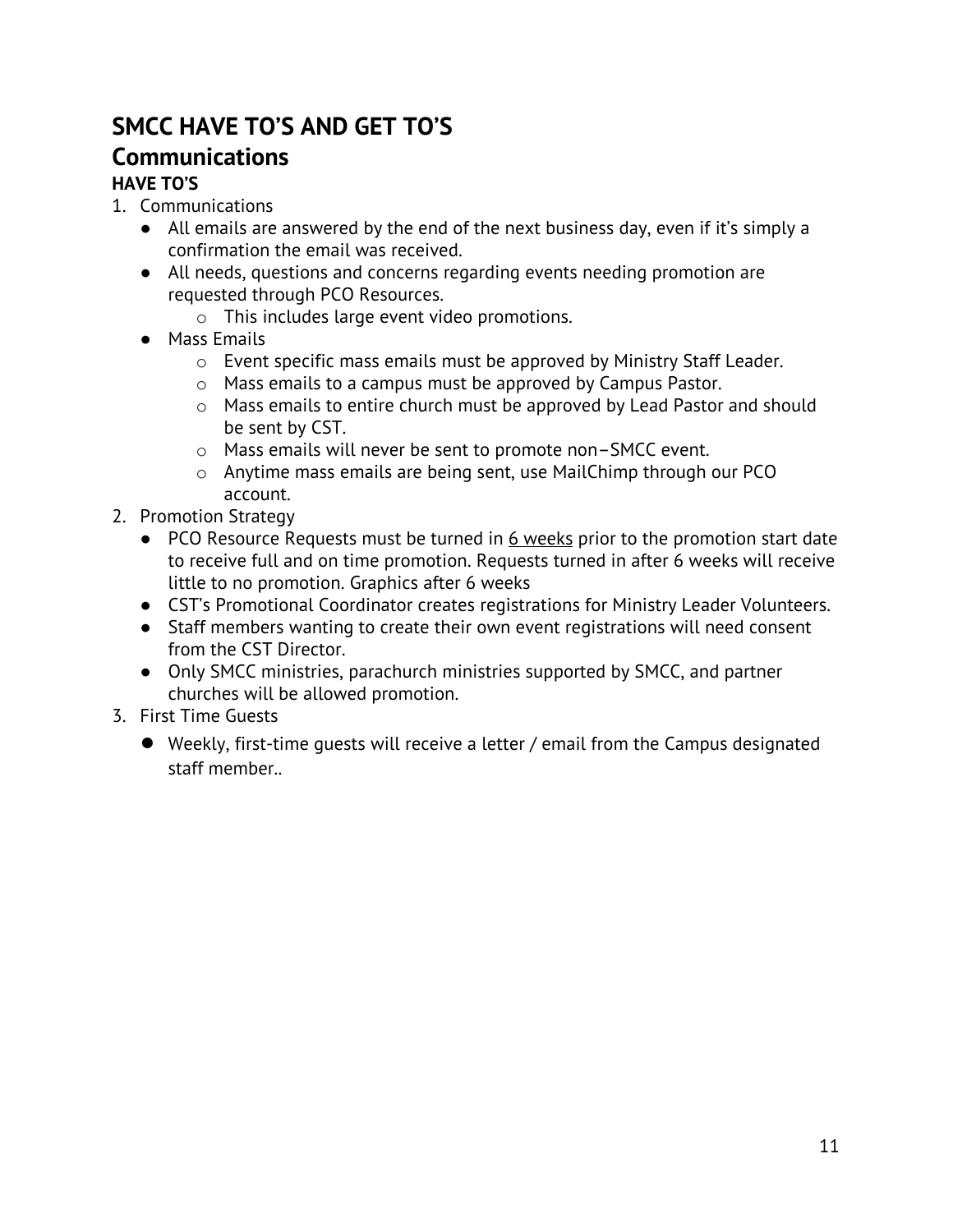## **SMCC HAVE TO'S AND GET TO'S Website, Graphics, Photography and Social Media**

## **HAVE TO'S**

- 1. Graphics
	- Main stage events, groups, or connect events must have graphics made in house through CST (for congruency).
	- Colors & [Design](https://drive.google.com/a/smccutah.org/file/d/1F4bDJX0Ubggehx1Ed7SG2njtlAaHeX57/view?usp=sharing) Style for all media are located in the Design Guide, which should be followed for all graphics except Sermon Series.
- 2. Photography
	- Any photographs posted in a public place (digital or print) should be approved by CST Director.
- 3. Social Media
	- Campus Pastors manage Campus accounts (Facebook, Twitter, Instagram, etc.)
- 4. Website
	- Ministry Staff Leaders are responsible for working with CST to update their website pages. Changes will be given to CST for editing.
	- Sermon Notes must be received by CST by no later than Wednesday at 10:00 a.m. the week of the message.
	- Videos posted to Vimeo before 5pm on Sunday, will be put on the web Sunday. Videos posted after 5pm Sunday, will be put on the web Monday by 5 pm.

- 1. Events that are not featured on the main stage or website may be created by campus specific staff.
	- a. Correct sizes must be for promotion (see SMCC [Graphics](https://docs.google.com/document/d/1B8YvbLrnazU6Q-RcH5OFRGYbhmb1AJ8VvjMFihZ9IiY/edit) Sizes).
	- b. All designs must follow the design guide linked above.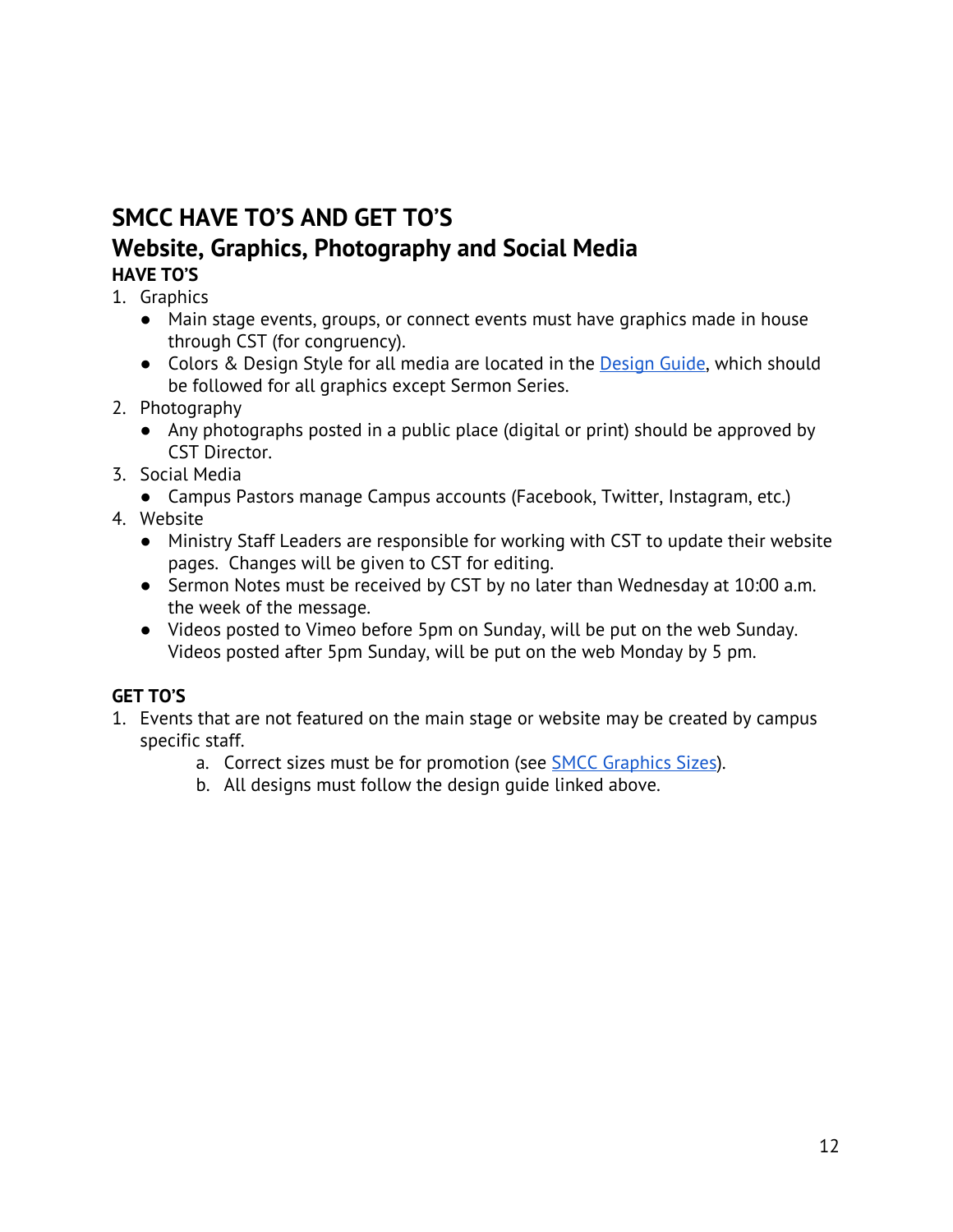## **SMCC HAVE TO'S AND GET TO'S Facilities and Events**

## **HAVE TO'S**

- 1. Facility
	- Each campus should have a detailed security and emergency procedures policy and procedure manual.
	- Staff and ministries leave all rooms they are using for their event or meeting clean and with chairs/tables in the proper place.
		- o It is suggested that a guide be posted in each room for proper set-up.
	- No confetti, rice, glitter or flower petals may be used in the building.
	- Candles may only be used for all-church events such as Christmas Eve or Good Friday, when supervised by staff members.
	- No tape, tacks or nails may be used on walls or other permanent surfaces.
	- Someone must be assigned to lock the building every night and on Sundays.
	- Lobby layout at all campuses should be similar whenever possible with regards to Signage, Info Booth and/or Next Steps area.
- 2. Weddings/Funerals/Outside Events Our policy is to say 'yes' as much as possible unless it interferes with our SMCC goal/vision.
	- $\bullet$  When scheduling building use, weekend services take our  $1^{st}$  priority, scheduled ministries are  $2<sup>nd</sup>$  priority, and remaining availability may be used for outside rentals.
	- No events are allowed that directly interfere with weekend set up, practice times or weekend services.
	- All SMCC attendees receive 50% off room rentals. This does not include family members who do not attend SMCC.
	- All children must have adult supervision throughout the event, provided for by the rental party.
	- Nothing can be moved on the Worship Center stage or the Youth Room stage without the AV Technician's approval.
- 3. AV Technicians, Musicians, and Facilities Coordinators
	- All campuses charge the same event fee (\$50/hour) for AV technicians and Facility Coordinators.
	- AV technicians, musicians, and facility coordinators are paid for working large ministry events and outside rentals. They are not paid for training ministry leaders to use AV equipment or to help with weekly Bible studies/meetings or to be available for ministries during Fall/Winter kickoff.
	- AV can only be used by staff or an approved ministry leader.
	- Only trained volunteers or SMCC AV technicians are allowed in the sound booth.
- 4. Fundraisers
	- **●** Only fundraising events by SMCC partner ministries will be promoted by SMCC (Healing Nations/HOH auctions). Promotion is limited to one fundraising event per year.
	- **●** No fundraisers may be held in the lobby on Sunday mornings.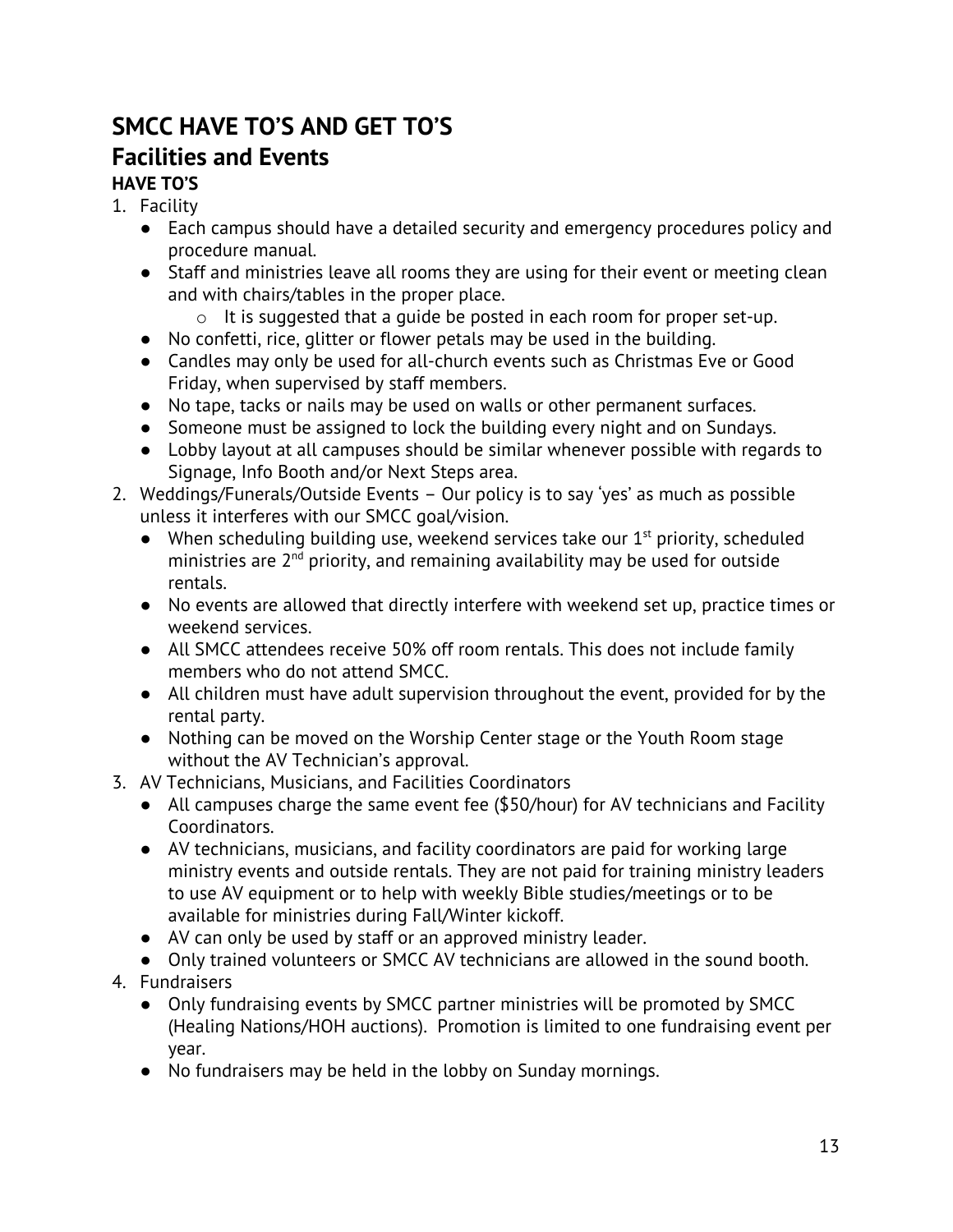- 1. Amount charged per room for outside rentals
- 2. Whether to sell books
- 3. Whether to have backpack drives, shoebox drive, food drives with partner organizations.
- 4. Whether to participate in Advent Conspiracy or other type of collection at Christmas.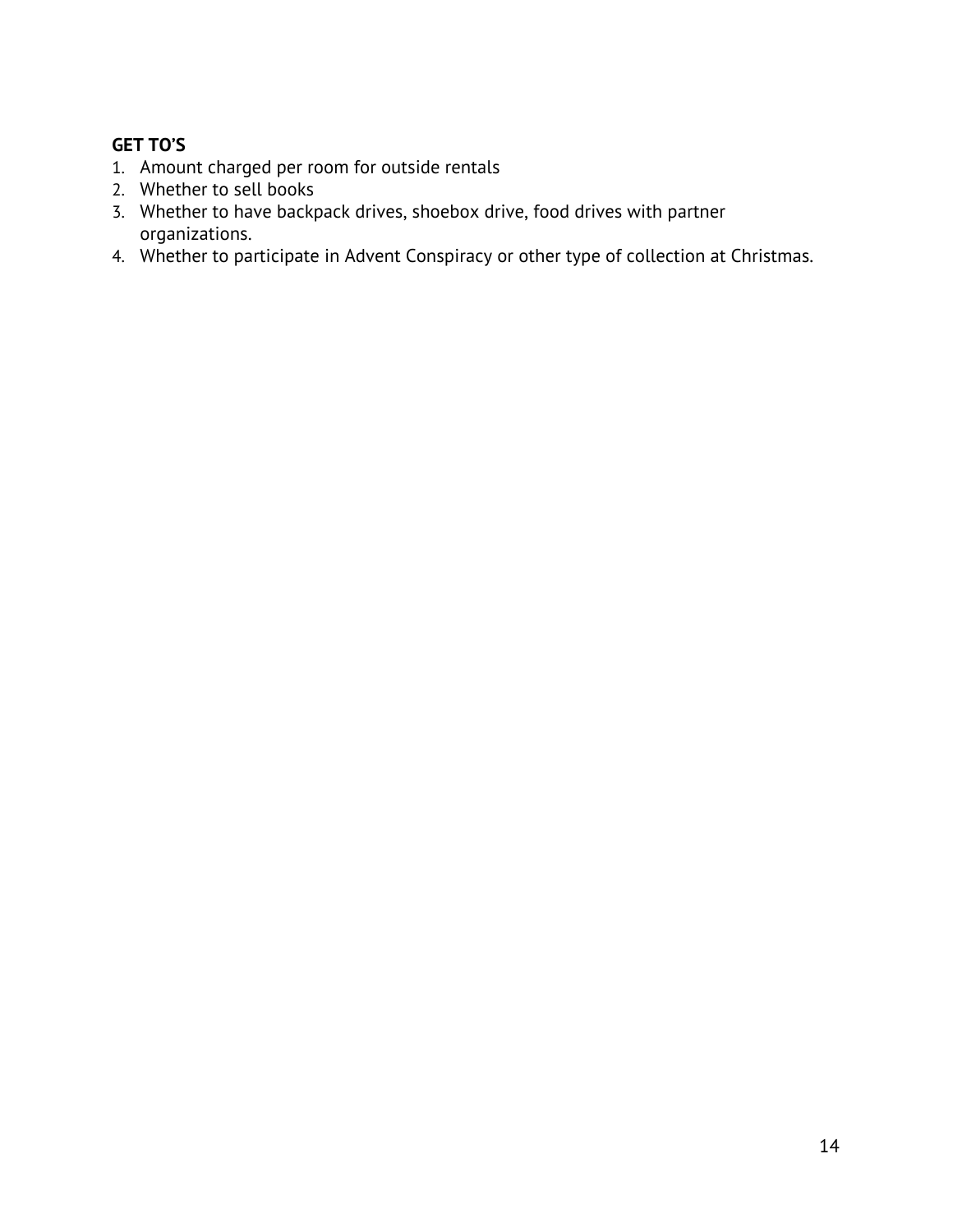## **SMCC GET TO'S VS HAVE TO'S Finance HAVE TO'S**

- 1. No one may be paid without a completed background check.
- 2. Timesheets:
	- Must be approved by the manager by the set due date (usually approximately 3-5 days before the last work day of the month).
	- Supervisors must sign timesheet of all part-time employees. They have the option of physically signing the timesheet or emailing approval.
- 3. Check requests must be approved by a supervisor and turned in by noon on Tuesday to get a check that week. Any check requests submitted after noon on Tuesday will be cut the following Wednesday.
- 4. Expense reports:
	- Must include all expenses/credits provided in the AmEx or Visa statement.
	- Must be completed in full.
	- Any receipts having sales tax must be included with the date and amount of tax circled.
	- Expense reports must be turned in by due date, no exceptions.

- 1. Whenever possible, CST will count the money. However, if this is not possible due to proximity, the money may be counted at the campus.
- 2. Weekly, Campus Pastors will mail thank you cards to first-time givers; this is after prompting from PCO People by Finance.